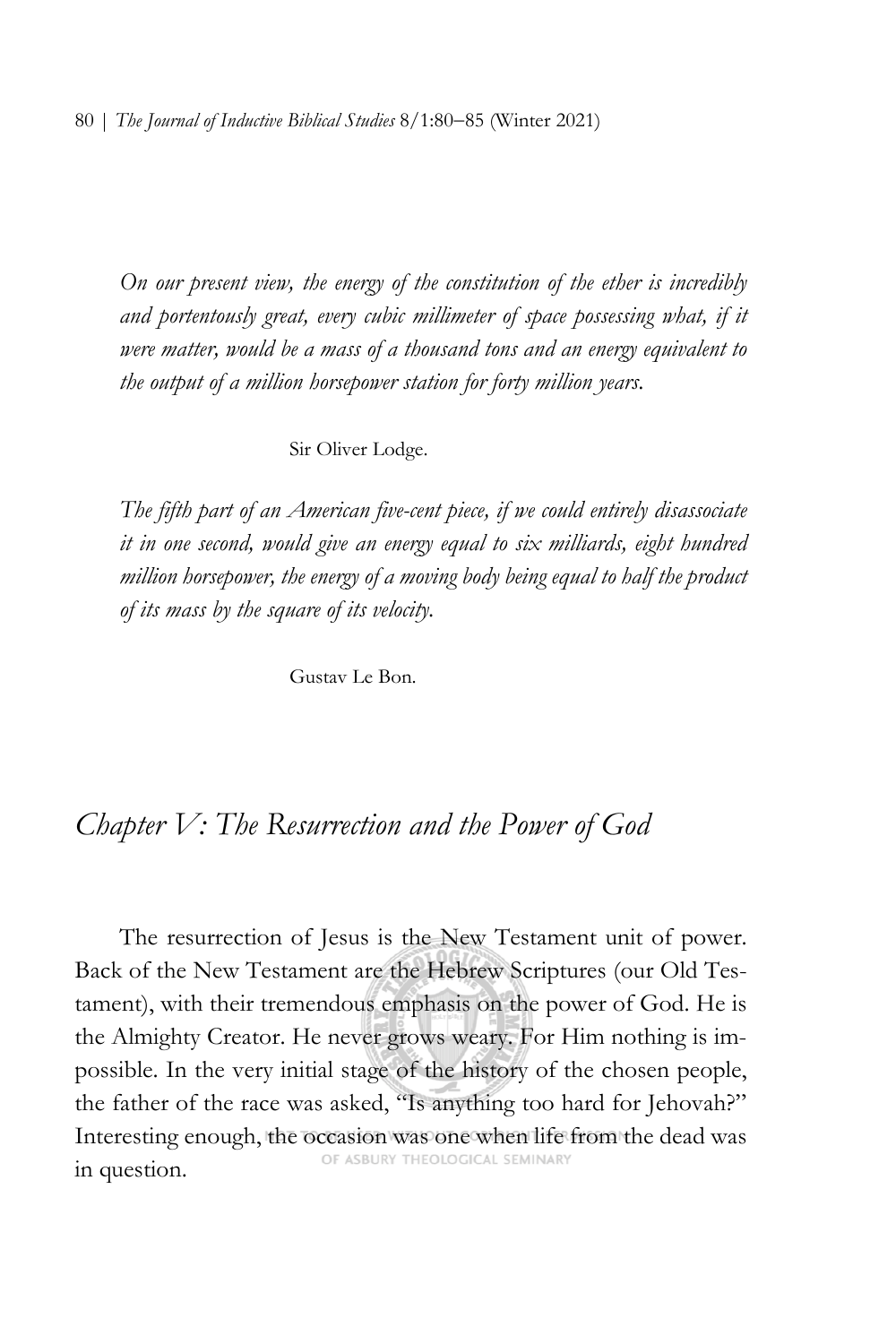The mighty hand of God was revealed in the overthrow of Pharaoh, and the deliverance of Israel from the land of Egypt. In song the Redeemer from bondage was praised thus:

"Who is like unto thee, O Jehovah, among the gods? Who is like unto thee, glorious holiness, Fearful in praises, doing wonders?"

In the realm of experience, it may be said that the Exodus was the Old Testament unit of God's power, or perhaps better, the measure of God's power. It is frequently referred to as an indication of what He could do.

Perhaps the book of Job magnifies God's power as much as any other part of the Old Testament. Here, as in other portions, observation of the forces of nature led to recognition of the omnipotence of the Creator and Preserver of the universe. A typical expression of this is found in Job, twenty-sixth chapter, where after a graphic description of the power of God as displayed in nature, the writer says:

"Lo, these are but the outskirts of his ways: And how small a whisper do we hear of him! But the thunder of his mighty power who can understand?"

The Psalms are full of instruction about the person and nature of God. DeWitt, in the Introduction to *A new Translation of the Psalms,* asserts that they are fuller of instruction about God than even the New Testament, and that the New Testament assumes this previous revelation as not needing to be repeated. Here is one selection,

"God hath spoken once, UT COPYRIGHT PERMISSION Twice have I heard this, EQLOGICAL SEMINARY That power belongeth unto God." (Psalm 62:11)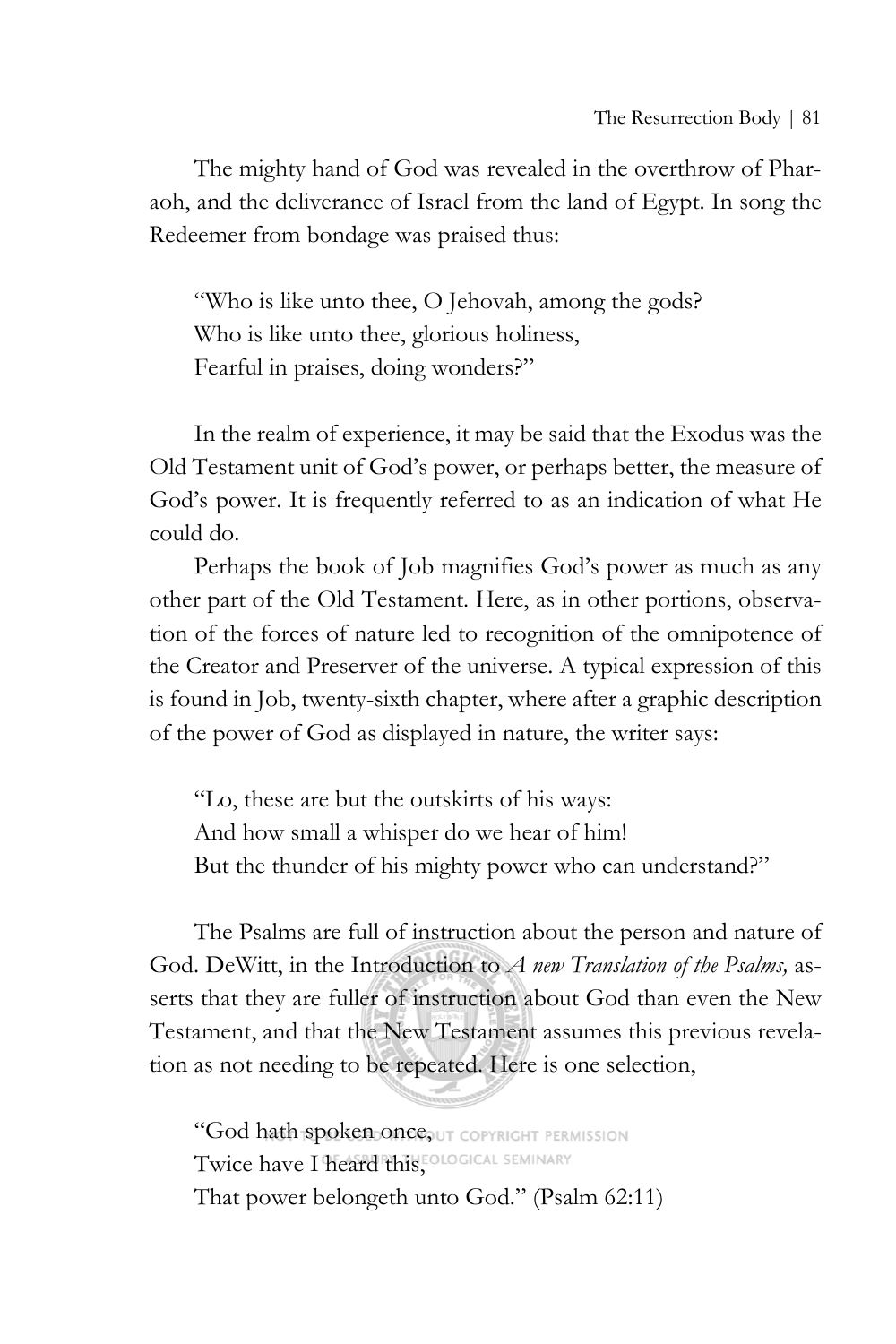## 82 | *The Journal of Inductive Biblical Studies* 8/1:80−85 (Winter 2021)

The prophets are unsurpassed in the consideration which they give to the power of God. For example, the great fortieth chapter of Isaiah, having comfort as its objective, dwells on the wisdom, tenderness and power of God. It says, in part: "Jehovah will come as a mighty one. Who hath meted out heaven with the span? … and weighed the mountains in scales? Behold the nations are as a drop of a bucket … behold he taketh up the isles as a very little thing." Referring to the stars of heaven, he says, "Lift up your eyes on high, and see who created these, that bringeth out their host by number; he calleth them all by name; by the greatness of his might, and for that he is strong in power, not one is lacking."

Referring to the resurrection, our Lord said to the Sadducees, "Ye do err, not knowing the scriptures, nor the power of God." Certainly they did not know their Scriptures about God's power or they would not have questioned His ability to raise the dead. They evidently also had little personal experience of God's power, else they would have been more receptive of His Son and His message. Who but Sadducees will raise a question about the God of the Bible being equal to the problem of Easter?

The Apostle Paul uses four different words in one verse to indicate the activity and accomplishment of God Almighty, and all of them with respect to Easter. The verse is the nineteenth of the first chapter of the Epistle to the Ephesians. Three expressions are found in the prayer of which this verse is a part. They are: "His calling," "his inheritance," "his power." This great Christian and leader of men wishes for his friends and all Christian believers that they may have the eyes of their heart opened to know "what is the exceeding greatness of his *power* [dynamite] to us-ward who believe, according to that *working*[∗](#page-2-0) [energy] of the *strength* of his *might* which he wrought [exercised] in Christ when he raised him from the dead and set him at his own right

OF ASBURY THEOLOGICAL SEMINARY

<span id="page-2-0"></span><sup>∗</sup> Thayer says that this word is in the New Testament used only of superhuman power.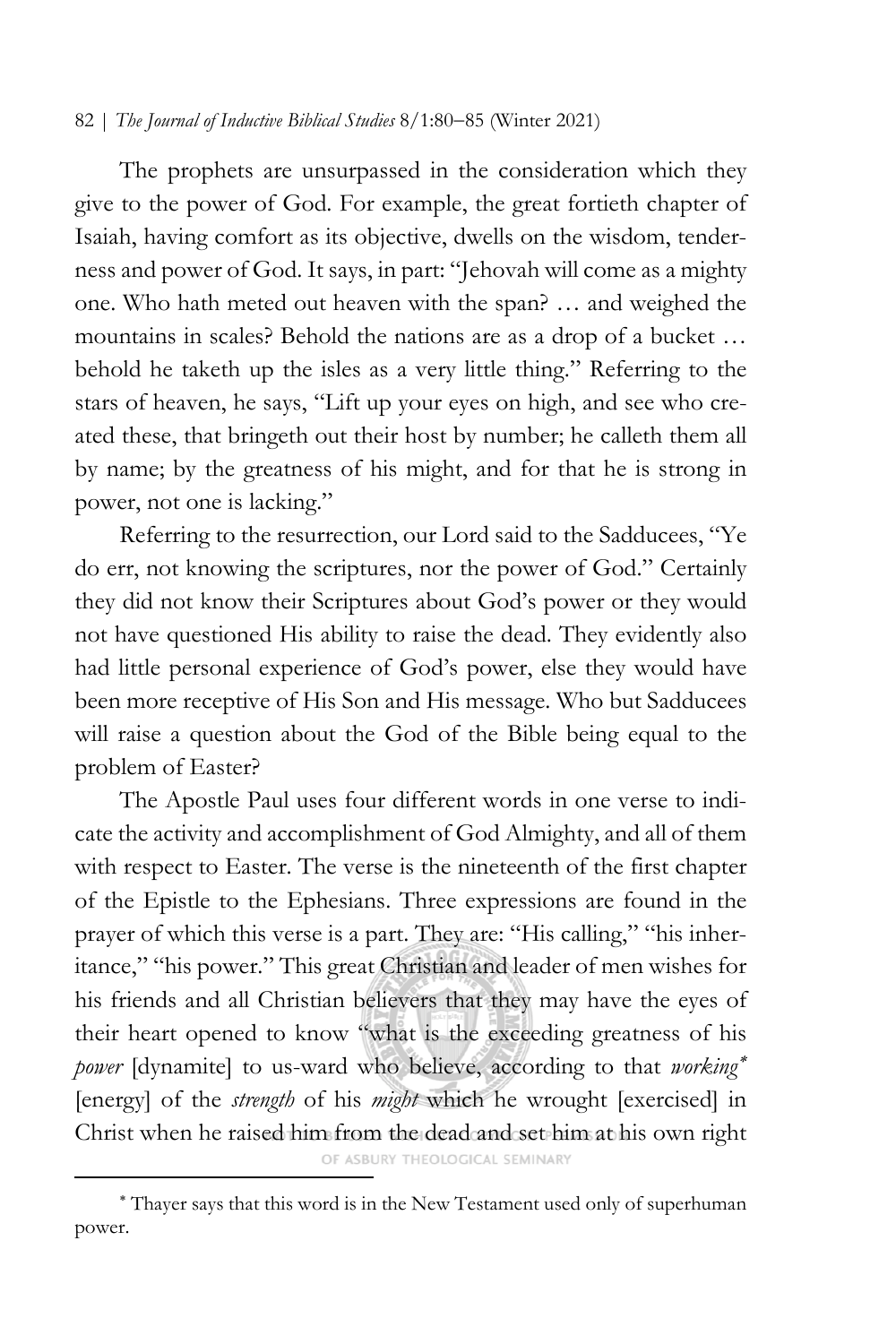hand." No portion of the Bible of equal length has such a heaping together of words for power. Let us never forget it. God is able. He giveth it a body.

The reader is earnestly advised to pursue the study of the verses in Ephesians following the one quoted above. Ignore the division of chapters, and note how the power of God manifested in the resurrection of Christ is followed by an exhibition of that same power in the case of believers who are referred to in the second chapter. The parallel is striking. Christ was raised and exalted to the right hand of God in the heavenly places (Ephesians 1:20). Believers are made alive together with Christ and raised up with Him and made to sit with Him in the heavenly places (Ephesians 2:5, 6). Resurrection and ascension are both there for both Christ and believers. They rise from the dead and go with Him to the heavenlies. The entire programme of redemption, as here, is continually in Paul's mind. He looks forward to the ages to come (2:7) and lives in the presence of the revelation of the exceeding riches to come, of God's grace in His kindness toward us in Christ Jesus.

The words of Dr. David Cairns, quoted in the foreword, may fittingly be used again as we bring this brief study to a close. "In belief in the resurrection is the spring of that new life of faith of which to-day the Church stands in so much need." Shall we not seek this spring whose refreshment not only we ourselves personally so sorely need, but also the multitudes who spend their earnings for that which satisfies not?

"Ho, everyone that thirsteth, come ye to the waters, and he that hath no money; come ye, buy, and eat; yea, come buy wine and milk without money and without price." Our Saviour's Spirit beforehand moved the prophet to call thus like an auctioneer. Were ever such valuable holdings thus offered? In the fullness sof time in a house of mourning He Himself said: "I am the resurrection of the life: he that believeth on me, though he die, yet shall he live."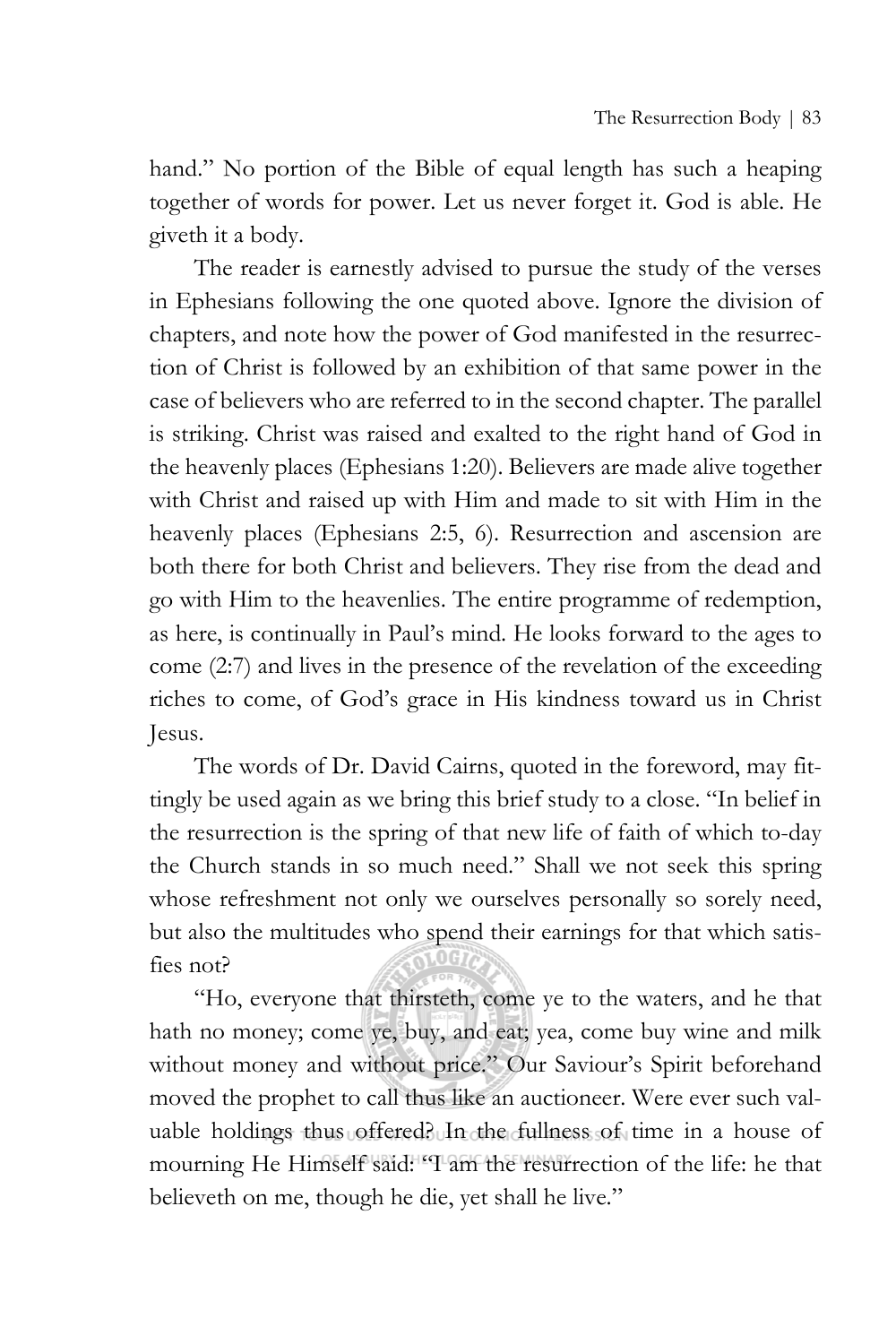## 84 | *The Journal of Inductive Biblical Studies* 8/1:80−85 (Winter 2021)

Christmas, Good Friday, Easter. The Incarnation, The Atonement, The Resurrection. The last of these is greatest in the sense that once the message of Easter obtains, the others follow. And more, for Easter is not the last of this series. Resurrection is followed by Ascension, Intercession, Procession (the gift of the Holy Spirit), Revelation, Manifestation, Restoration of all things.

Nor is Christmas the first in this indissoluble order. Jesus Christ had a past. God promised to Good News afore through His prophets in the Holy Scriptures, concerning His Son, who was born of the seed of David, according to the flesh, who was demonstrated to be the Son of God in power according to the spirit of holiness by the resurrection from the dead (Romans, first chapter).

We must go even further back, for this Son, who was promised by prophets, is He in whom were created all things in the heavens and upon the earth. He was in the beginning with God, and being the whole beaming image of God's glory, and the very expression of God's substance, He was God. He is the Alpha and the Omega with all the letters between. He is the first and the last, only begotten Son of God, and Ultimate Man.

The Resurrection Chapter of the Bible is First Corinthians, fifteenth. From the beginning, middle and end of it the words below are selected as fittingly concluding this Easter message.

"For I delivered unto you first of all that which also I received: that Christ died for our sins according to the scriptures; and that he was buried; and that he hath been raised on the third day according to the scriptures…. But now hath Christ been raised from the dead…. For he must reign till he hath put all his enemies under his feet. The last enemy that shall be abolished is death…. Wherefore, my beloved brethren, be ye steadfast, unmovable, always abounding in the work of the Lord, forasmuch as ye know that your labour is not in vain in the OF ASBURY THEOLOGICAL SEMINARY Lord."